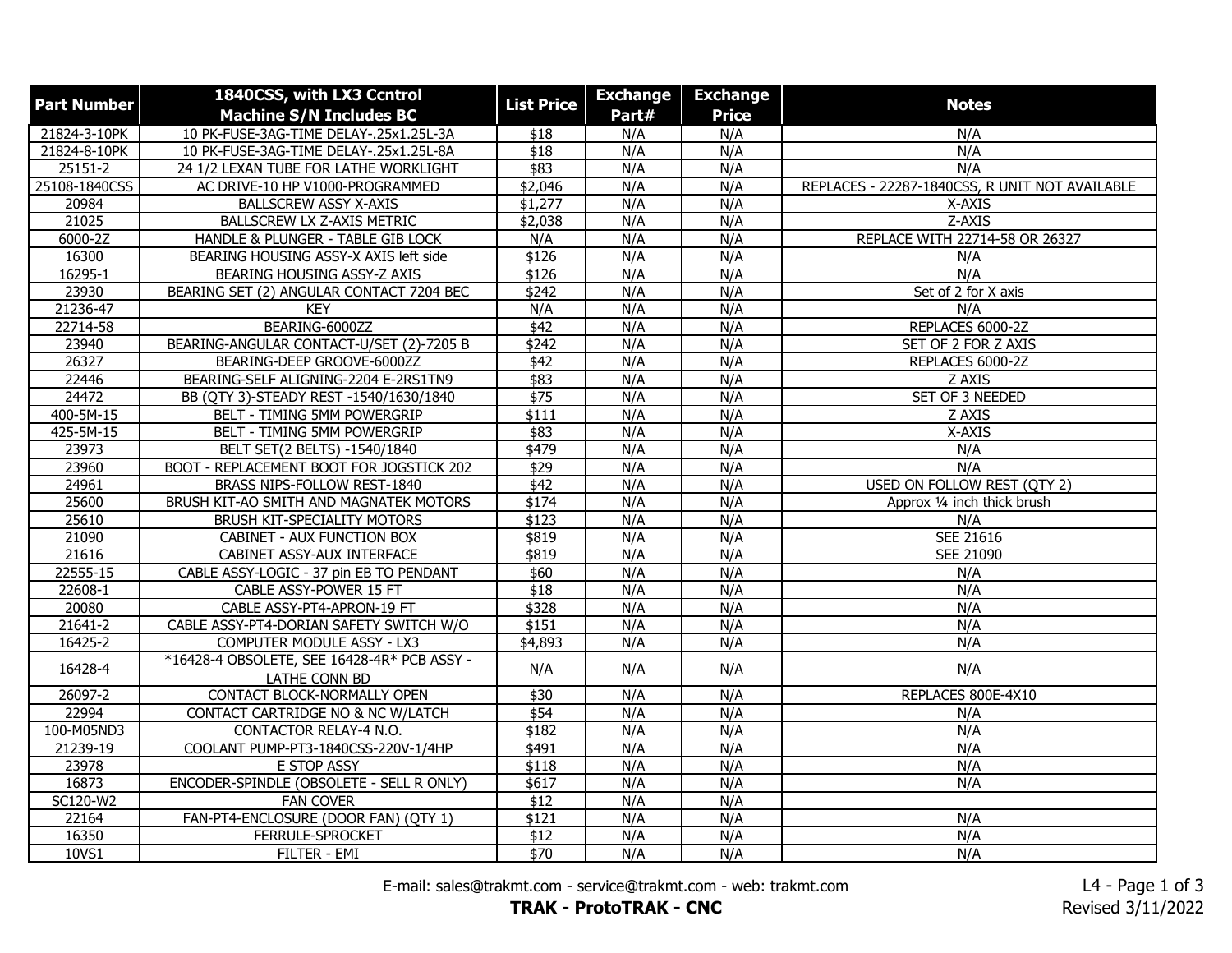| <b>Part Number</b> | 1840CSS, with LX3 Ccntrol<br><b>Machine S/N Includes BC</b> | <b>List Price</b> | <b>Exchange</b><br>Part# | <b>Exchange</b><br><b>Price</b> | <b>Notes</b>                           |
|--------------------|-------------------------------------------------------------|-------------------|--------------------------|---------------------------------|----------------------------------------|
| 22552              | FILTER-PT4-12 X 13.8                                        | \$12              | N/A                      | N/A                             | N/A                                    |
| 22552-1            | FILTER-PT4-5.75 X 5.75                                      | $\overline{$12}$  | N/A                      | N/A                             | N/A                                    |
| 21893-2            | FUSE-500 VOLT-SLO BLO TYPE-2 AMP                            | $\overline{$18}$  | N/A                      | N/A                             | N/A                                    |
| 21893-6            | FUSE-500 VOLT-SLO BLO TYPE-6 AMP                            | $\sqrt{$18}$      | N/A                      | N/A                             | N/A                                    |
| 22026-40           | FUSE-CLASS J TIME DELAY-AJT 40 AMP                          | $\sqrt{$42}$      | N/A                      | N/A                             | N/A                                    |
| 21050-3G           | GIB-X AXIS (1840VL & CSS)                                   | \$193             | N/A                      | N/A                             | N/A                                    |
| 21050-3F           | GIB-Z AXIS (375mm)1840VL &CSS & 2460SX                      | \$168             | N/A                      | N/A                             | N/A                                    |
| 21241-36           | HANDLE - DOOR HANDLE, LATHES                                | \$61              | N/A                      | N/A                             | N/A                                    |
| 20082-2            | HANDWHEEL - ELECTRONIC HANDWHEEL X-AXIS                     | \$819             | N/A                      | N/A                             | <b>X-AXIS TRL</b>                      |
| 20082-3            | HANDWHEEL - ELECTRONIC HANDWHEEL Z-AXIS                     | \$819             | N/A                      | N/A                             | N/A                                    |
| 26357              | HOSE-FLEXIBLE COOLANT - 3/8X84"                             | \$67              | N/A                      | N/A                             | REPLACES 21050-3D                      |
| 21831-1            | HOUSING-E STOP ASSY                                         | \$55              | N/A                      | N/A                             | N/A                                    |
| 20295              | JOGSTICK-ASSEMBLY                                           | \$656             | N/A                      | N/A                             | N/A                                    |
| 22958-1            | KEY - CHUCK KEY-1630/1745/1440                              | \$60              | N/A                      | N/A                             | N/A                                    |
| 21241-35           | LIGHT BULB (1840CSS only)                                   | $\overline{$18}$  | N/A                      | N/A                             | N/A                                    |
| 16775-1            | OBSOLETE. SEE 16775-1R                                      | \$1,147           | 16775-1R                 | \$1,024                         | Z AXIS                                 |
| 16096              | MOTOR ASSY-SL-4020-X-AXIS                                   | \$1,147           | N/A                      | N/A                             | X-AXIS, REPLACES 16385                 |
| 7204-AVH           | NILOS RING                                                  | \$12              | N/A                      | N/A                             | X AXIS                                 |
| 7205-AVH           | <b>NILOS RING</b>                                           | $\overline{$10}$  | N/A                      | N/A                             | N/A                                    |
| 21050-3E           | NOZZLE 50-06168-00                                          | \$85              | N/A                      | N/A                             | N/A                                    |
| 21247              | NUT AND FEED SCREW ASSY -1840(KEY)                          | \$462             | N/A                      | N/A                             | N/A                                    |
| 16452              | <b>NUT CLAMP Z-AXIS</b>                                     | \$37              | N/A                      | N/A                             | X & Y AXIS                             |
| 16314              | NUT-CLAMP-X AXIS                                            | \$37              | N/A                      | N/A                             | X AXIS                                 |
| 21239-02           | OIL SIGHT GLASS, for side of g/box                          | $\sqrt{$18}$      | N/A                      | N/A                             | OIL LEVEL / WITH O-RING                |
| 21241-22           | O-RING G210                                                 | \$18              | N/A                      | N/A                             | N/A                                    |
| 21241-20           | O-RING G250                                                 | \$18              | N/A                      | N/A                             | N/A                                    |
| 27284              | PAINT KIT - TOUCH UP                                        | \$108             | N/A                      | N/A                             | N/A                                    |
| 21219              | $\mathbf{0}$                                                | N/A               | N/A                      | N/A                             | PANEL WITH E-STOP: Order 21209R)       |
| 21219-1            | PANEL ASSY-TRL1840 CONTROL-LAST 12 VER                      | \$559             | N/A                      | N/A                             | TRL1840V TO 1840CSS CONVERSION CONTROL |
| 21209              | *21209 OBSOLETE, SEE 21209R* EXCHANGE PENDANT<br>ASSY - LX3 | N/A               | N/A                      | N/A                             | N/A                                    |
| 16983-1            | PULLEY-SOLID 44 TEETH - 5M HTD                              | \$168             | N/A                      | N/A                             | X & Z AXIS                             |
| 21239-23           | PUMP - LUBE PUMP-HEADSTOCK-1840                             | \$491             | N/A                      | N/A                             | N/A                                    |
| 21157              | OBSOLETE - SEE 21157-1                                      | N/A               | N/A                      | N/A                             | N/A                                    |
| 21833              | PUSH BUTTON-E STOP ASSY RED TURN TO RELE                    | \$68              | N/A                      | N/A                             | N/A                                    |
| LY4-AC120          | RELAY - 4 PDT RELAY                                         | \$55              | N/A                      | N/A                             | <b>OUT OF STOCK</b>                    |
| 23435              | RELAY-POWER-100-120VAC-DPDT (latch in gr                    | $\sqrt{$31}$      | N/A                      | N/A                             | N/A                                    |
| 21157-T            | REPLACEMENT TANK-PUMP-LUBRICATION                           | \$219             | N/A                      | N/A                             | N/A                                    |
| 22157-32           | RESISTOR-750W-32 OHM-BRAKE                                  | \$123             | N/A                      | N/A                             | N/A                                    |
| 21124              | RUBBER PAD HEADSTOCK                                        | $\sqrt{$37}$      | N/A                      | N/A                             | N/A                                    |
| 21239-30-1         | SAFETY GLASS-1840-LEFT DOOR-8"X19"                          | \$116             | N/A                      | N/A                             | N/A                                    |
| 23994              | SAFETY GLASS-1840-RIGHT FLIP UP DOOR                        | \$123             | N/A                      | N/A                             | N/A                                    |

E-mail: sales@trakmt.com - service@trakmt.com - web: trakmt.com